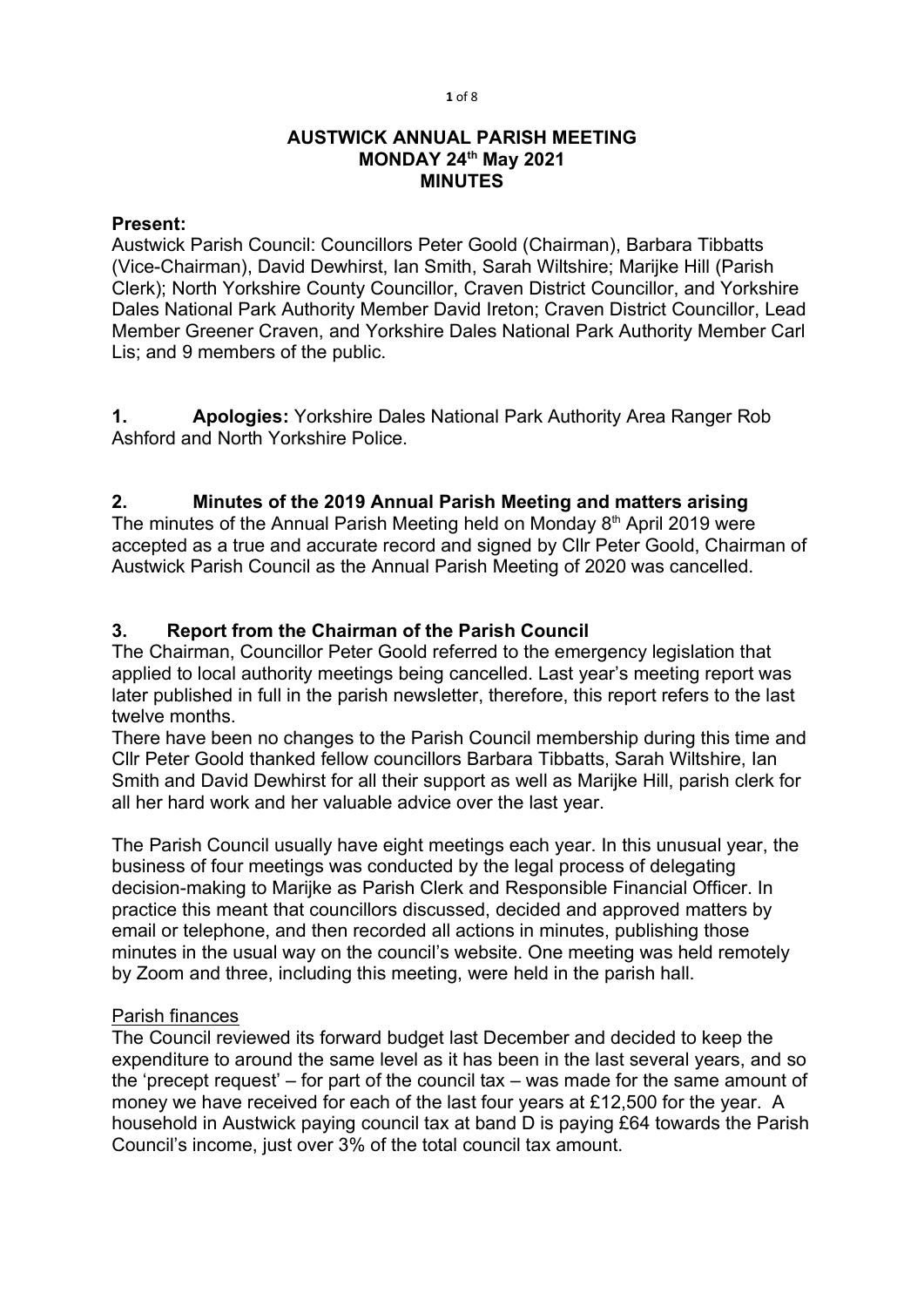#### Parish Maintenance

The biggest expense the parish council incurs is in looking after the village greens and the road verges and generally keeping the parish tidy and in good repair – often referred to as the Village Lengthsman services. The Council is very lucky to have Craven Garden Care, Ben Shanks, to carry out this work to a good standard, reliably and at a reasonable price. The Council receives many favourable comments about Ben's work and the Chairman recorded his thanks to Ben for his work and for the pleasure it gives us all to see him on a daily basis somewhere in the parish.

The Chairman thanked several other people:

Charlotte Wilkinson keeps the bus shelter clean and tidy for us every week, and our thanks to her for that.

Thanks to the various litter-picking teams and individuals who between them cover the road verges of Clapham Road, Wharfe Road and Graystonber Lane where the rate of litter dropping by visitors seems to just increase every year. Litter-pickers also covers the minor highways such as Townhead and even some bridleways in the parish. We are very grateful to all the pickers for all they do.

Thanks to Kate Vaughan-Williams for continuing to lend us a corner of her field for disposing of our grass cuttings.

The two conservation verges – on Graystonber Lane and Clapham Road - continue to progress and benefit from grants we receive for their upkeep and improvement from the National Park. They also benefit from the advice and the practical input provided by Graham Cleverly and thanks go to him for his enthusiastic involvement in these two projects.

Thank you to our National Park Area Ranger, Rob Ashford, for responding to our requests for work to be done on the bridleways and footpaths in the parish. This year, we have seen Wood Lane and White Stone Lane – all the way from Wharfe to the Washdubs – cleared of overgrowth and saplings. We have also seen a length of the Hale Lane Pennine Bridleway to Feizor resurfaced following the flood damage, and also several new fingerposts on the Pennine Bridleway route.

Austwick, Wharfe and Feizor are all inevitably going to see a continuing increase in visitor numbers and the effect that this will have on our public rights of way. The parish council has only very limited resources and we will need to rely on our National Park Ranger and 'access' team to help keep our environment in good shape.

### Planning matters

In the last year the Council have had 19 planning applications to consider. This is the highest annual number for at least the last ten years, and quite possibly the highest number the parish has ever had. However, most of these were not contentious and for 12 out of the 19 – after discussing them, councillors agreed to respond to the National Park, our planning authority, to say that we had no comments to make.

In another 4 cases, we wrote asking for conditions to be applied to the relevant planning consent. These included 'neighbour amenity' issues in one case and the lack of renewable energy provision in two others.

In two of the remaining 3 cases, we submitted detailed comments: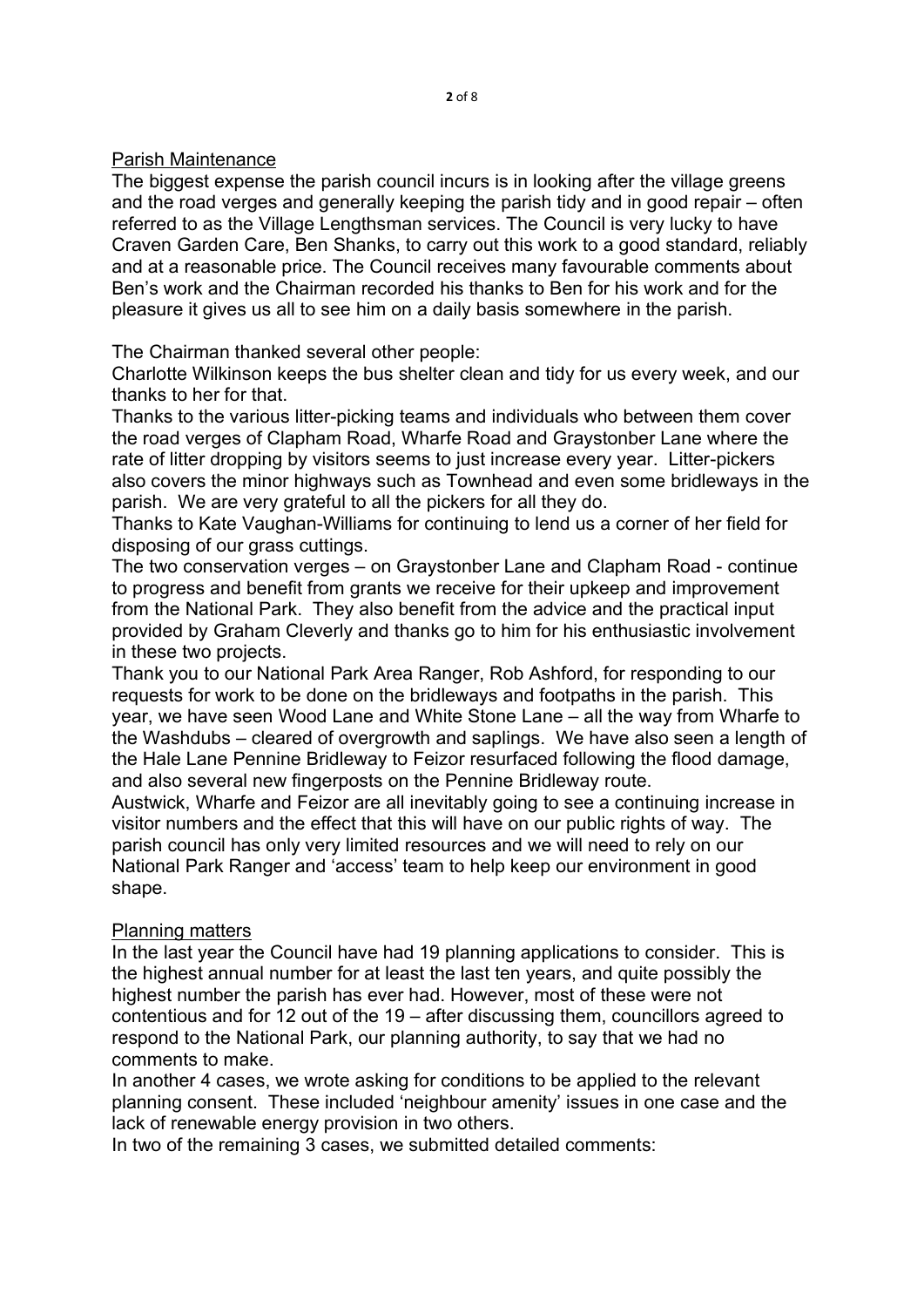Nearly a year ago, Tarmac applied to extend the working life of Dry Rigg Quarry until the year 2034. Councillors decided to focus their attention on the issue of air pollution and dust caused by the very frequent heavy vehicle traffic between Dry Rigg and the nearby Arcow Quarry where stone processing takes place and where the railhead is located. Whether or not our comments made any difference, later published plans and conditions have included more effective proposals for washing both vehicles and the road surfaces.

Last July, an application was made for installing 5 shepherds huts – wooden lodges on wheels – with car parking, package sewage plant and amenities for holiday let accommodation at Crummack Farm at the far end of Crummack Dale. We wrote in detail to say we have very strong concerns about this proposal as these huts would be highly visible from the hills on three sides of the site, causing harm to this very special and quite remote landscape area. We also believe – as the National Park's own stated policy says – that this type of holiday facility should be located near existing facilities and not at the end of a two mile single track lane half of which is unsurfaced. Councillors agreed with the National Park's policy of encouraging farmers to diversify into new markets but this proposal – in a nutshell – is the right thing in the wrong place. As at today  $-10$  months on  $-$  no decision on this application has been made.

Lastly, the Council was recently notified of a planning application relating to Thwaite Lane, the bridleway that runs from the top of Townhead to the tunnels near St James' Church in Clapham. The Ingleborough Estate wishes to create a timber stacking and lorry turning area off the lane, for felled timber from Its several plantations and to use the bridleway for transporting the timber. The application gives no information regarding the working methods for all this, and begs many questions on aspects that could well affect parishioners in Austwick for a lengthy time ahead. The Chairman is in direct contact with the planning officer who is dealing with the application asking for answers, so that the Council can then consider its response.

#### Other matters arising during the year

The Council was instrumental in getting a new defibrillator installed on the outside wall of Elaine's Tea Rooms in Feizor, a location that sees a large number of people pass through, both local and visitors. With the approval of those who raised the funds several years ago, the Council released around £1,500 from the trust fund to purchase and install the new device.

The parish council website was redesigned this year to simplify it and make it easier for everyone to use. The website contains all our agendas, minutes, accounts and financial information, policy documents and other records. The new site also now meets the legal requirement of being more accessible to those with disabilities. Finally, in a normal year, councillors would attend the regular consultation meetings held by the National Park Authority – management plan forums and parish council forums – and Councillors stand ready to pick up on these and contribute once normality returns. However, the Council had received and responded to two further rounds of consultations leading towards the National Park's new Local Plan that will be published and adopted in due course to govern development and planning policies for the future.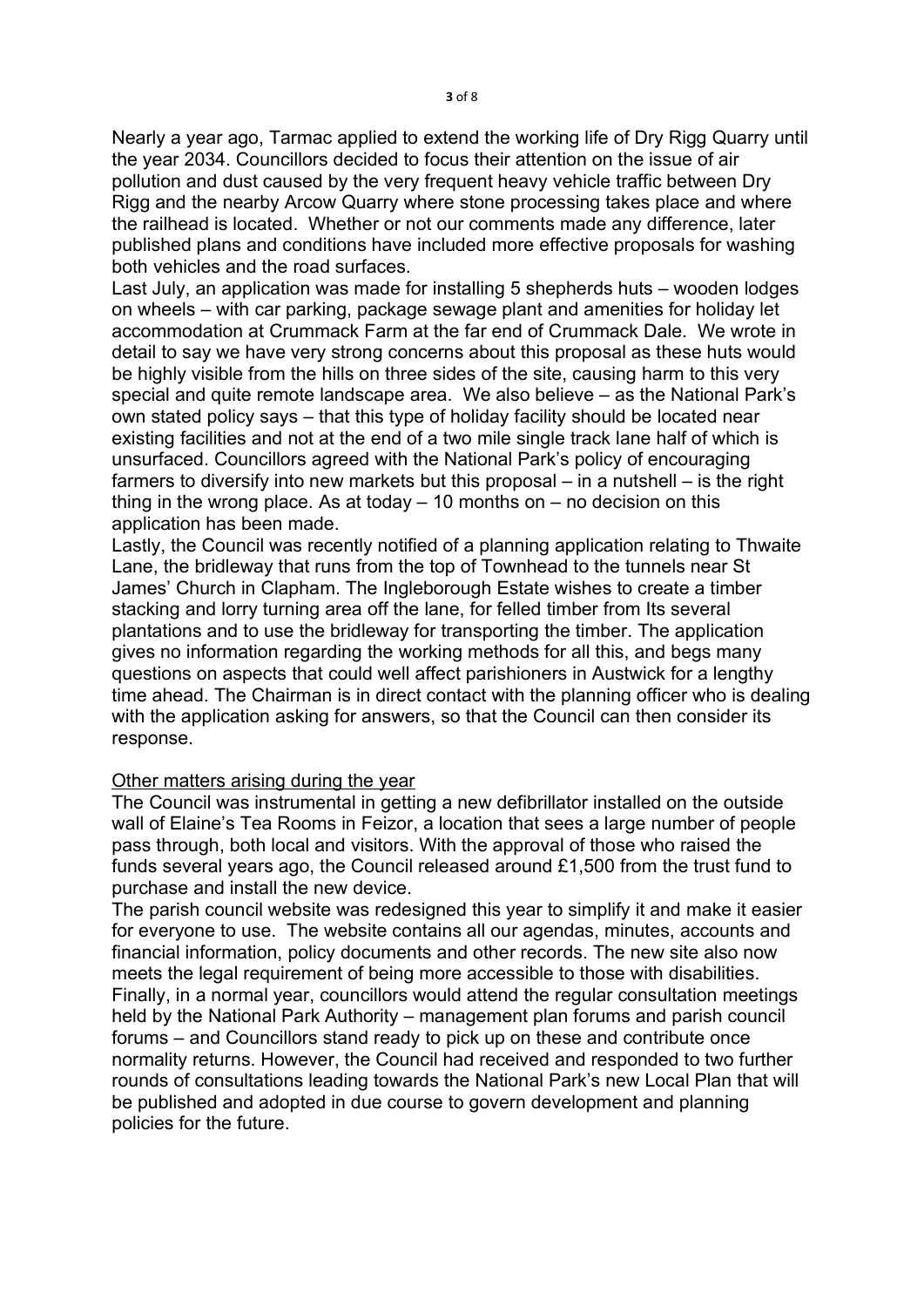#### 4. Reports from County and District Councillors, National Park Ranger and the Police

### 4.1 Reports from North Yorkshire County Council and Craven District Council

North Yorkshire County Councillor David Ireton reported that this has been a most difficult year for the County Council and we should be both pleased and proud of the way our staff have stepped up to the challenge of trying to deliver services in unprecedented conditions. Nobody has refused to adopt new ways of working. Over 3,000 now work from home, this was a huge effort from our IT people to facilitate this. The County Council has worked well with a range of partners, other local government, people from parishes, districts, national parks, blue light services, NHS, the Army, businesses and especially our great volunteers. We have organised 25 formal Community Support Organisations, and helped hundreds of smaller more informal groups. All with the same aim of helping those who need it. Public Health teams have been very busy managing outbreaks wherever they occur, and leading on helping set up test and trace activity. Social services teams went to a temporary 7/7 working model, which we are now consulting staff on continuing with as good practice. The County Council has supported the 235 care settings in the county by being in daily contact with them, and has set up Infection Prevention and Control teams. We continue to implement our flagship Extra Care Housing - two schemes opened this year in great Ayrton and Scarborough, with three on course for next year: Skipton, Bentham, and Filey. Unfortunately, at the moment it is questionable if the Ingleton site, which has been ear marked for extra care since the closure of the middle school, will take place. Our children's services have been rated as Outstanding by Ofsted. The first in the country to get this rating. We are transforming our Healthy Child programme to make it work even better, working very closely with Public Health. The County Council has supported all schools throughout the difficult and challenging times of Covid. We have managed record investment into road repairs this year – sadly there will always be more to do as we manage the largest road network in England. As part of the devolution process government have invited proposals to reorganise local government structures in North Yorkshire. County and District Councils have submitted a proposal to Government. The County proposal is based on the existing county boundaries and the District proposal is based on an east west split. We now await the minister's decision on which proposal, if any, we face.

Paul Tibbatts asked about the 3,000 people who currently work from home and whether it is expected that all return to offices. County Councillor Ireton replied that staff will be encouraged, where possible, to remain working from home.

District Councillor Carl Lis reported that essential services continued running throughout numerous lockdowns despite some staff shortages during he pandemic and the waste collection teams continued to collect around 1.4 million bins a year across the District. The Revenues and Benefits team distributed grants of over £40 million to over 2,500 local businesses which has proven to be a lifeline through the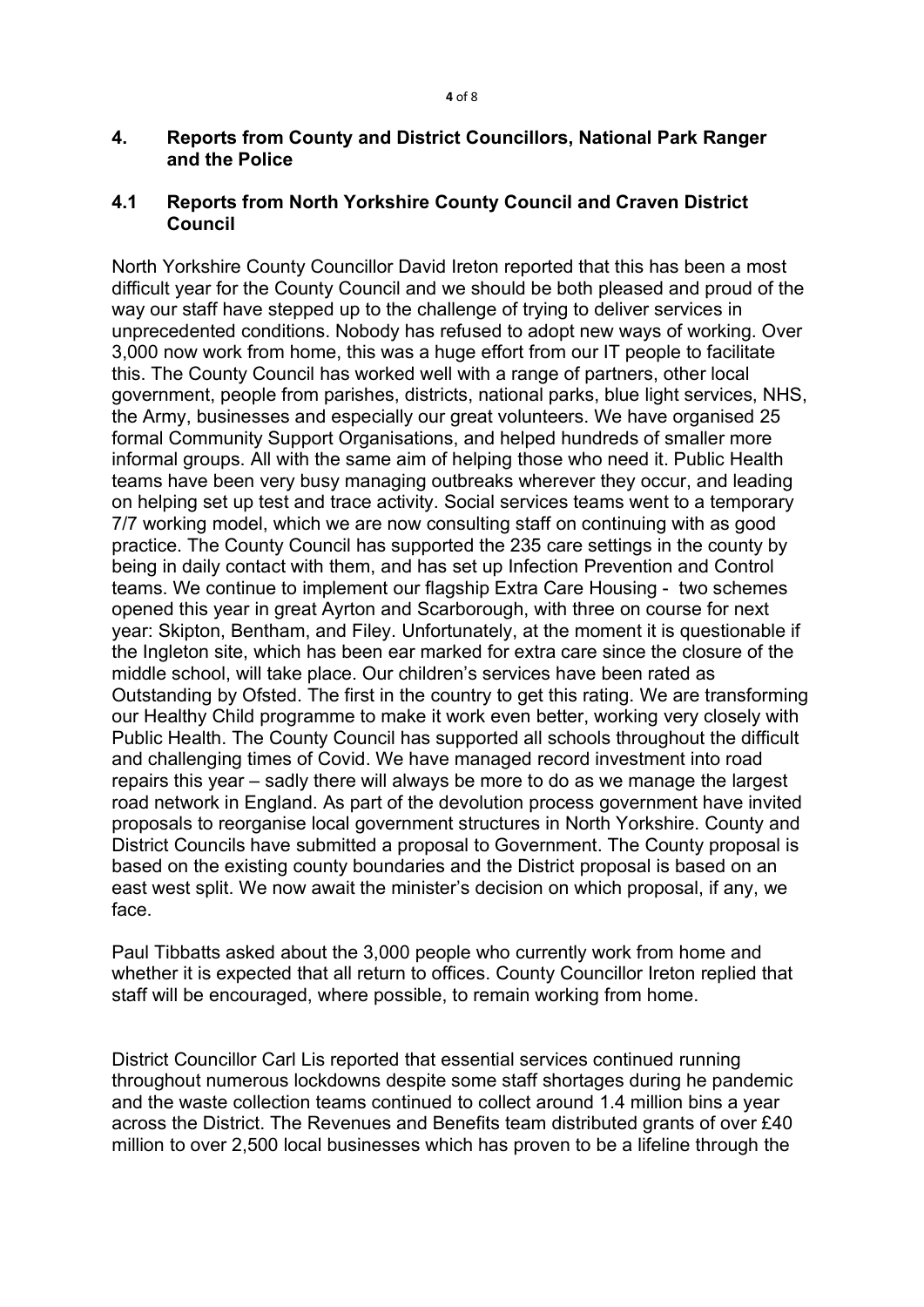crisis. Bereavement Services worked incredibly hard to keep funeral services running for families. The Environmental Health officers became Covid-19 experts, advising businesses on how to be Covid-secure. Staff from Customer Services, Communications and Partnerships, and Skipton Information and Visitor Centre made thousands of calls to help shielding residents. During the year the department took over 48000 calls.

During the year the Council signed up to the Climate Emergency pledge and during the year:

the Council planted over 9,000 trees on its own land; a programme for the installation of electric vehicle charging points in the district was started with the installation in the Skipton Town Hall car park; a policy was created to include aspects concerning Climate Change on every report that comes to the Council; the Council was successful in securing match funding towards a £1.2 million project to decarbonise its properties. The project incudes over 1,800 m² solar panels, large ground source heat pumps, heat recovery, online energy monitoring, insulation, and public displays of carbon emissions in Council buildings.

Despite it being an extremely difficult year for Planning there have been a few positives:

the Council got the go-ahead to build six more affordable homes on two sites in Bentham. Eleven more shared-ownership homes are set to be built on council land in other parts of Craven; plans were approved to transform Langcliffe Quarry into a purpose-built rural enterprise centre. The new development will create over 26,000 square feet of new business space, combining the refurbishment of the old traditional stone buildings together with new buildings to provide modern light industrial and office space.

The District Council has been successful in securing funding of £1,278,480 from Historic England for improvements to Skipton High Street. The High Street Heritage Action Zone, led by Craven District Council, will find new uses for historic buildings in and around the High Street, and aims to attract younger people to the town centre through the creation of public spaces for cultural activities, and the development of youth markets and festivals.

Other events during the year included:

the Government announcement that local government reorganisation would take place in North Yorkshire – Craven joined five other district and borough councils to put forward the East / West model;

the Skipton Town Hall redevelopment was almost completed, with the building due to reopen in June 2021. The £4.7 million transformation of the Town Hall into a cultural hub for the whole of Craven includes the complete redesign of Craven Museum, restoration of the Concert Hall and an extension to house an education room, research office, museum store and an accessible 'Changing Places' toilet. Some Members visited the development last week and it is certainly a very impressive development that will be of value to all of the residents of the district;

the District Council took action against a small number of hospitality businesses for Covid breaches;

a full and balanced budget was approved for 2021/2022.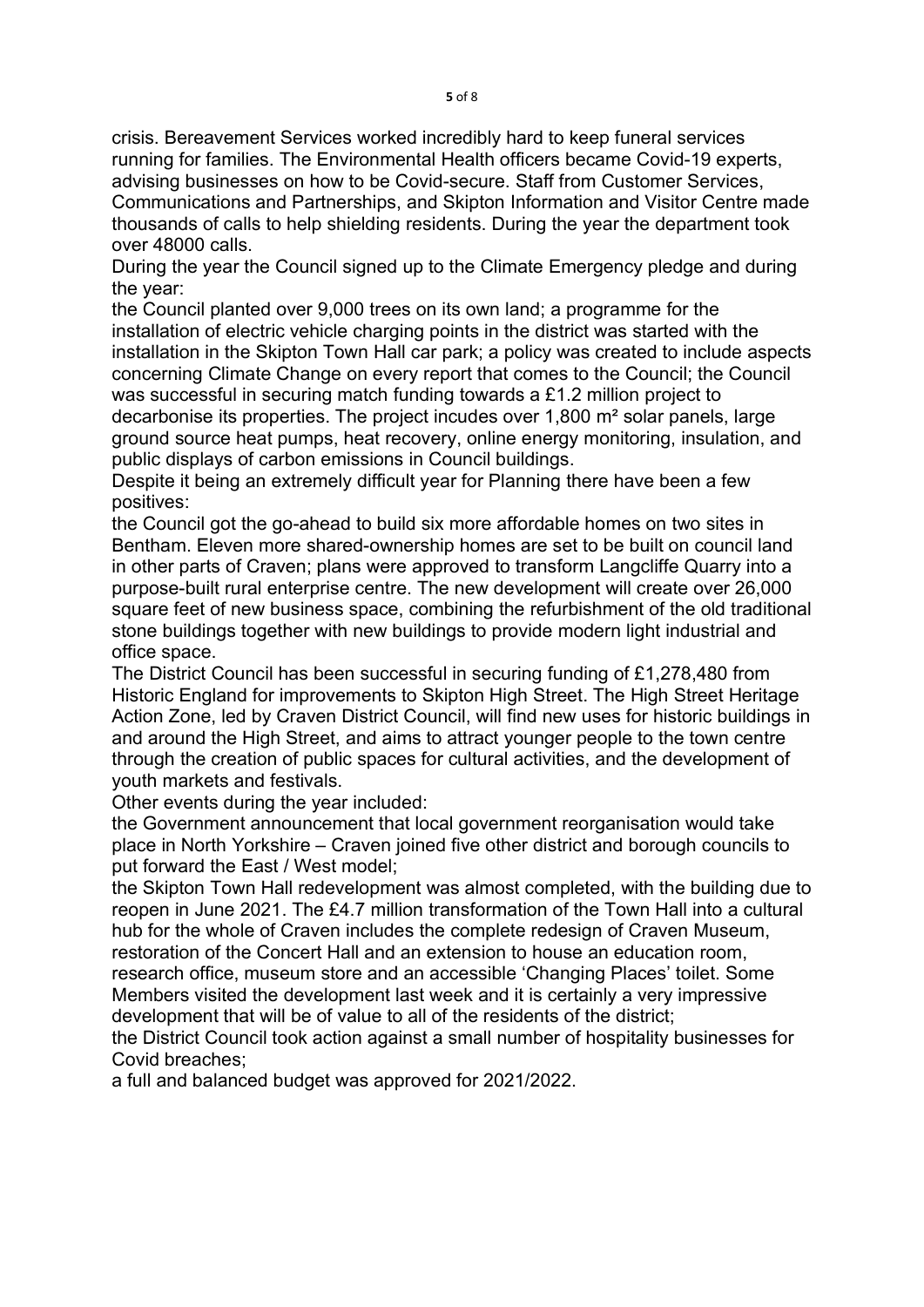# 4.2 Reports from the Yorkshire Dales National Park Authority

The Area Ranger had sent a written report.

## **General**

As we are all aware the past year has been a difficult year for everyone. The Yorkshire Dales National Park Authority has endeavoured to maintain a service throughout the year. The Ranger service has worked throughout the pandemic with two Rangers furloughed from the Southern Ranger Team. Initially the Ranger service only undertook emergency works on Park Authority property and the Public Right of Way Network. Rangers worked at home where appropriate, except for essential journeys and maintenance work. The Ranger service also worked with Police on the 'Stay at Home' message, delivered shopping to the vulnerable and helped deliver prescriptions across the National Park.

One of the areas on our monitoring patrols for the 'Stay at Home' message was Austwick Parish. This involved leafleting visitor's cars, discussing with visitors the need to stay at home, and explaining the Police were monitoring the area and could issue a fine for not staying home. This proved to be a difficult task, although there were not too many issues within the Austwick Parish. This went back and forth through lockdowns, until we once again welcomed visitors.

### Projects completed

- Cleared overgrown trees on Wood Lane & White Stone Lane Bridleway.
- Replaced the 3 x information signs in Oxenber & Wharfe Woods

# Public Right of Way Maintenance

The overall condition of the Public Right Of Way network, within the Ribblesdale area of the National Park, is at 92% in good condition.

# 4.3 Written report from North Yorkshire Police.

The Chairman, Cllr Peter Goold, reported that the North Yorkshire Police PCSO had attended the ordinary Parish Council meeting, albeit without giving a specific annual report. The PCSO had reported that crime levels in the Parish remain low.

## 5. Updates from Local Community Organisations and matters of general interest.

On behalf of the President of the Women's Institute, Catherine Nicolls reported that in-person meetings could not be held this year. She thanked all people for their continuous support, in particular for the foodbank. Hopefully meetings can restart this summer.

Graham Cleverly, Chairman of Austwick Village Show reported that the Village Show was cancelled last year, but that this year's Show will be on Saturday 7<sup>th</sup> August 2021. The Show is open to all adult residents of Austwick and Lawkland together with members of local organisations within the parish of Austwick, whilst children's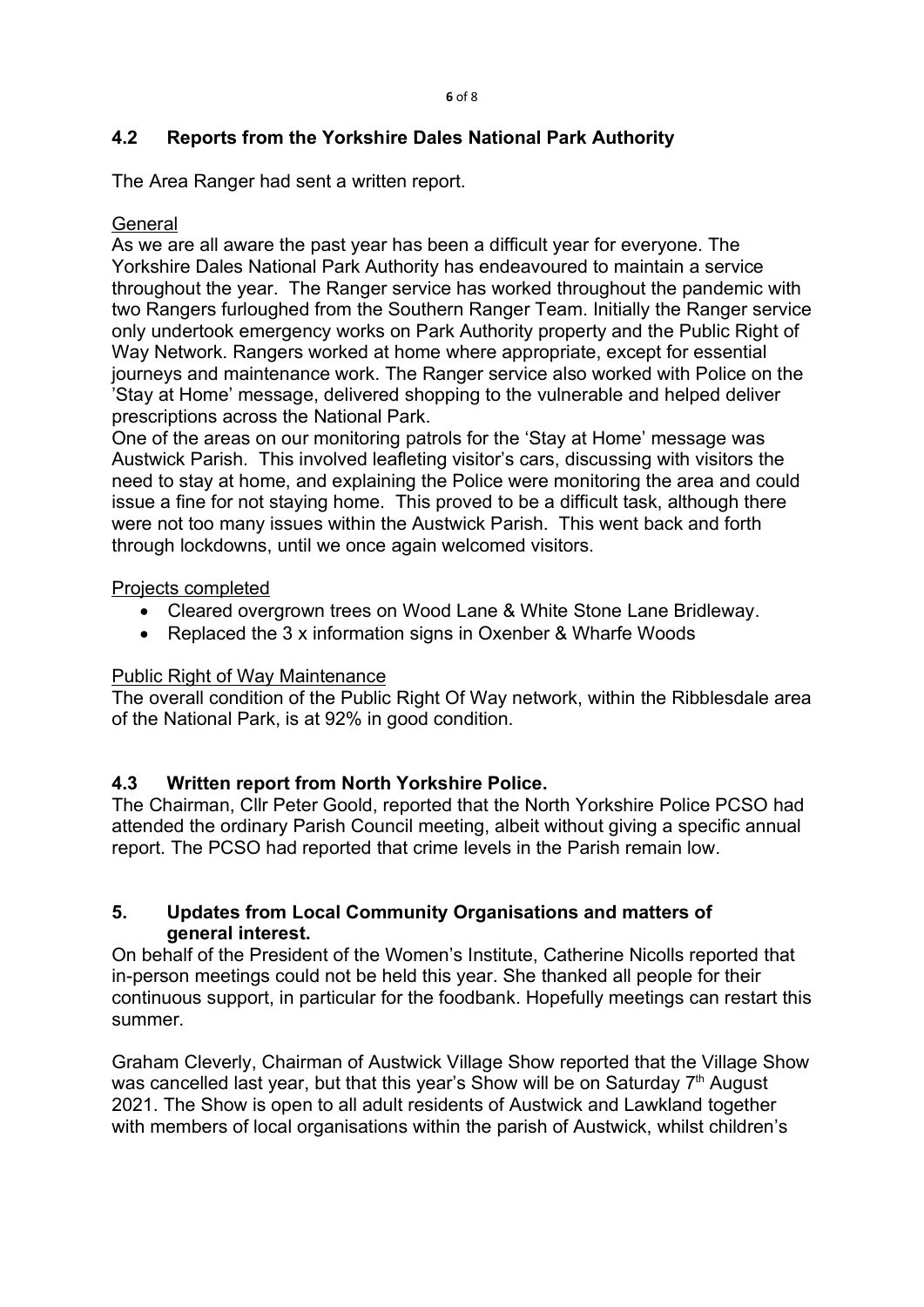classes are open to all. In recognition of the hard work and dedication by the NHS staff during the Covid pandemic, this year's Show item is 'A Cake in Tribute to the NHS'. Austwick Church will be hosting the artistic flower section of the Show.

The Chairman of the Austwick Parish Hall Council, Lindsey Smith reported that the Parish Hall has re-opened for business following government guidance. Details for hirers about what is allowed and risk assessment requirements can be obtained from the booking secretary.

The coffee morning held on 20<sup>th</sup> May was very successful and approximately 30 people had attended. She thanked Craven District Councillor Carl Lis for the grant that local community halls were entitled to in order to overcome the loss of income during the Covid pandemic which was significant and has helped through the crisis. On behalf of the Street Market Committee, Lindsey Smith reported that more volunteers are needed, including a coordinator to join a Street Market Committee which will plan for a Street Market in 2022.

The Grand Draw will be held this year on  $10<sup>th</sup>$  July at the Open Gardens both in aid of the Parish Hall and the Playing Fields. Cash prizes will be provided by Tarmac.

Trustee of the Playing Fields Association, Edward Hird, also thanked Craven District Councillor Carl Lis for providing grants to the Playing Fields Association, without which it would have been near impossible to financially survive the Covid pandemic. However, the Association is being run on a skeleton organisation and a flyer will go out to all residents in the parish at the same time as the Grand Draw tickets, setting out the need to support the playing fields and to get an active community Association.

Revd. John Davies reported for the Church and the Parochial Church Council. Like every community organisation the churches had to learn, quickly, how to respond innovatively to the challenges of the lockdowns and restrictions of the past year. Glad to say that through the efforts of many people we were able to play our part collaborating alongside others in the community to provide help and support to those most isolated and affected (telephone 'buddies', Christmas and Easter cards); to find creative ways to bring people together (whether digitally or physically at a safe distance); and to fundraise (a takeaway Harvest Supper and – with garden centres being closed – a successful Plant Stall).

The church porch became a place for the exchange of books, jigsaws, children's toys, and a distribution hub for food bank and other charitable donations. The Austwick Parish Newsletter took on a new editor, Mark Robinson, and it has played a positive part in keeping local people in touch with each other through the year. A churches weekly newsletter distributed by email or popped through people's letterboxes has also played its part, since March 2020, and this continues. Over the winter our boiler fatally broke down, and we found a way to turn that setback into an opportunity to replace it with a biomass boiler, a substantial investment in support of our environmental policy.

Austwick Church is part of a group of four, the others being Eldroth, Clapham and Keasden, and this past year has found us collaborating more closely over events and in weekly worship. Of course we have taken a hit in terms of financial support, and we accept that church life will not be returning to 'the old normal', but we have